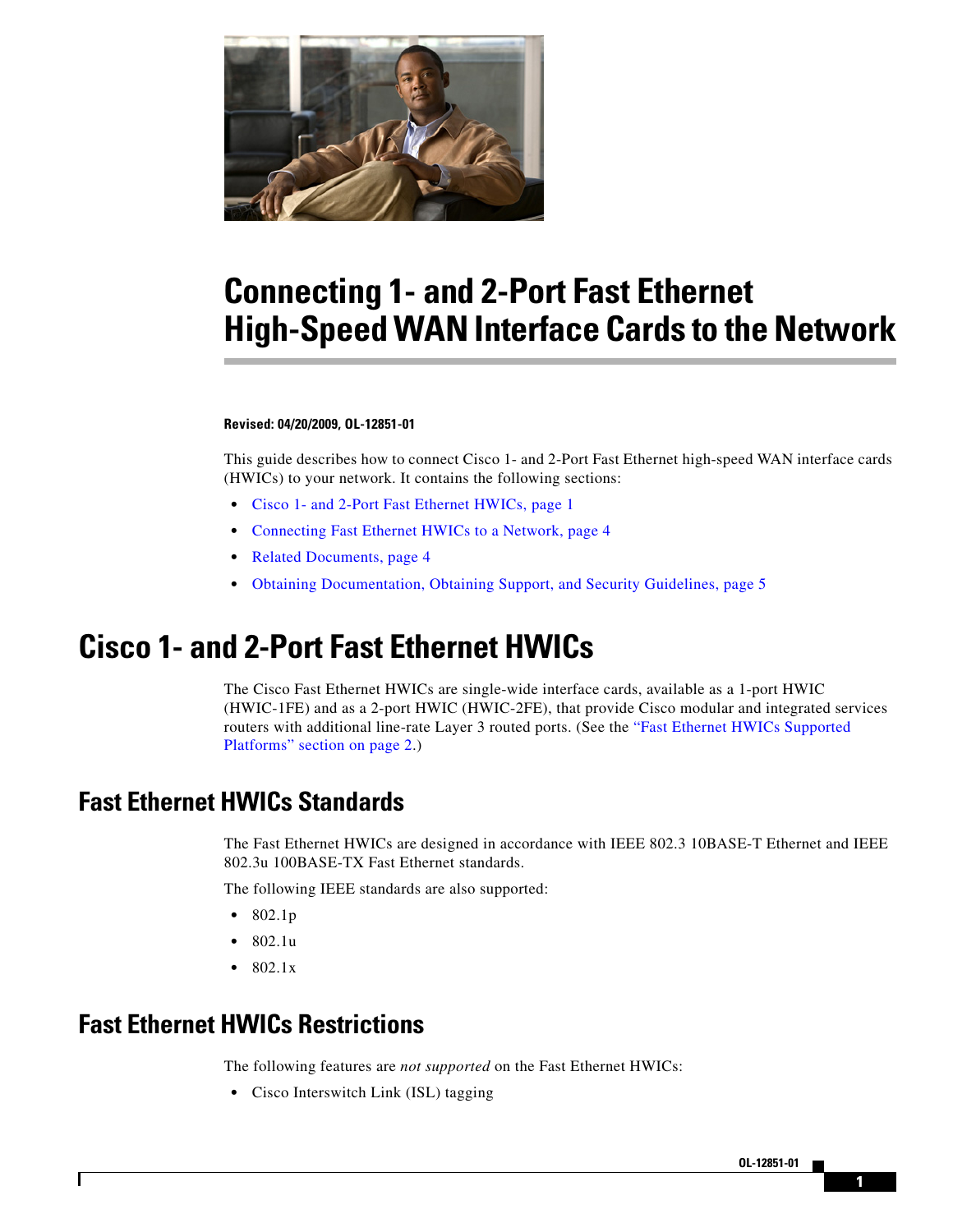- **•** Connectivity fault management (CFM)
- **•** Flow control
- **•** Online insertion and removal (OIR)

### <span id="page-1-0"></span>**Fast Ethernet HWICs Supported Platforms**

Install the Fast Ethernet HWICs in the following Cisco routers:

- **•** Cisco 1841 integrated services router
- **•** Cisco 2800 series integrated services routers
- **•** Cisco 3800 series integrated services routers



**Note** Insert Fast Ethernet HWICs into HWIC slots only. They do not fit into WIC/VIC slots.

[Table 1](#page-1-2) shows the maxmum number of each type of HWIC that may be installed, the slot locations, and slot numbering for each platform.

For information about HWIC slot locations on each router, see the "Interface Card Slot Locations and Numbering on Cisco Access Routers" section of the *Cisco Interface Cards for Cisco Access Routers* guide located at:

[http://www.cisco.com/en/US/docs/routers/access/interfaces/ic/hardware/installation/guide/oview\\_ic.ht](http://www.cisco.com/en/US/docs/routers/access/interfaces/ic/hardware/installation/guide/oview_ic.html) ml

<span id="page-1-2"></span>

| <b>Chassis</b> | <b>HWIC-1FE</b>         | <b>HWIC-2FE</b>                 | <b>HWIC slots</b>               |
|----------------|-------------------------|---------------------------------|---------------------------------|
| $Cisco$ 1841   | 1 may be installed      | 1 may be installed <sup>1</sup> | Slot 0 and slot 1               |
| Cisco 2801     | 1 to 2 may be installed | 1 may be installed <sup>1</sup> | Slot 1 and slot 3 support HWICs |
| Cisco 2811     | 1 to 2 may be installed | 1 may be installed <sup>1</sup> | Slot 0 to slot 3                |
| Cisco 2821     | 1 to 2 may be installed | 1 may be installed <sup>1</sup> | $S1o1$ o to slot 3              |
| Cisco 2851     | 1 to 2 may be installed | 1 may be installed <sup>1</sup> | Slot 0 to slot 3                |
| Cisco $3825$   | 1 to 4 may be installed | 1 to 2 may be installed         | $S1o1$ o to slot 3              |
| Cisco $3845$   | 1 to 4 may be installed | 1 to 2 may be installed         | $S1ot 0$ to slot 3              |

#### *Table 1 Supported Platforms for Fast Ethernet HWICs*

<span id="page-1-1"></span>1. Requires Cisco IOS Release 12.4(24)T or later.

### **Fast Ethernet HWICs Port Numbering**

Port numbers identify the interfaces on the modules and interface cards installed in the router. Modules and interface cards are identified by three digits: slot number/subslot number/port number.

Ι

For example, HWIC port 0 in HWIC subslot 1 of router slot 0 is represented as:

```
interface FastEthernet 0/1/0
```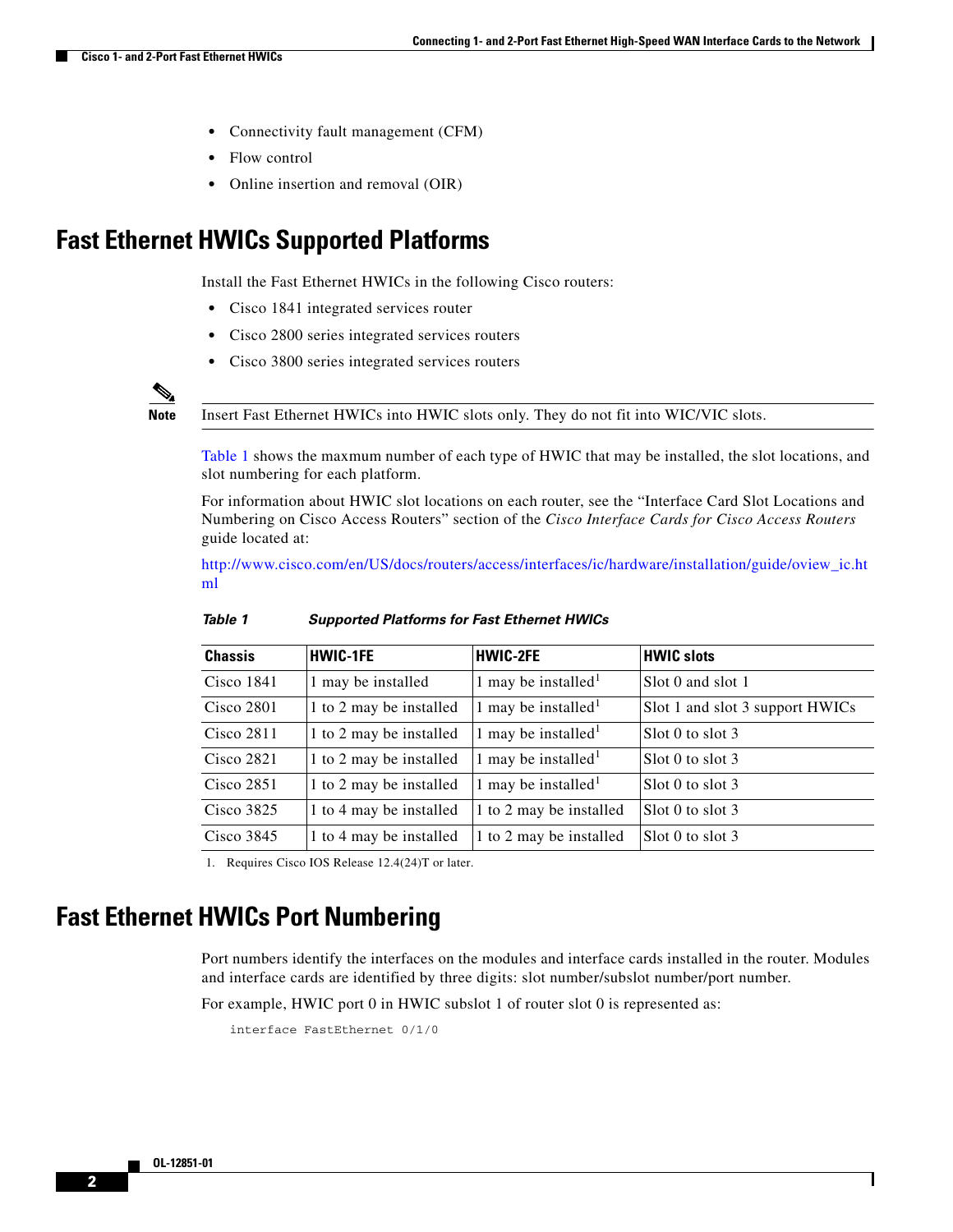## **Fast Ethernet HWICs LEDs**

The Fast Ethernet HWICs use three LEDs per port to indicate full- or half-duplex operation, collisions, speed, transmit/receive activity, and link status. [Figure 1](#page-2-0) and [Figure 2](#page-2-1) show the HWIC-1FE and HWIC-2FE faceplates, and [Table 2](#page-2-2) describes the functions of the LEDs.

#### <span id="page-2-0"></span>*Figure 1 HWIC-1FE Faceplate*



<span id="page-2-1"></span>*Figure 2 HWIC-2FE Faceplate*

 $\overline{\phantom{a}}$ 



#### <span id="page-2-2"></span>*Table 2 Fast Ethernet HWIC LEDs*

| 12FE<br>58060<br>FE <sub>1</sub><br>FE <sub>0</sub> |                  |                                           |  |
|-----------------------------------------------------|------------------|-------------------------------------------|--|
| Table 2<br><b>Fast Ethernet HWIC LEDs</b>           |                  |                                           |  |
| <b>LED</b>                                          | <b>Meaning</b>   | <b>States</b>                             |  |
| <b>FDX/COL</b>                                      | Duplex/Collision | $On = Full-duplex$                        |  |
|                                                     |                  | $Off = Half-duplex$                       |  |
|                                                     |                  | $Blinking = Collision activity$           |  |
| 100                                                 | Speed            | $On = 100 Mbps$                           |  |
|                                                     |                  | $Off = 10$ Mbps                           |  |
| LNK/ACT                                             | Link Status      | $On = Link$ pulses detected               |  |
|                                                     |                  | $Off = No$ link pulses detected           |  |
|                                                     |                  | $Blinking = Transmit$ or receive activity |  |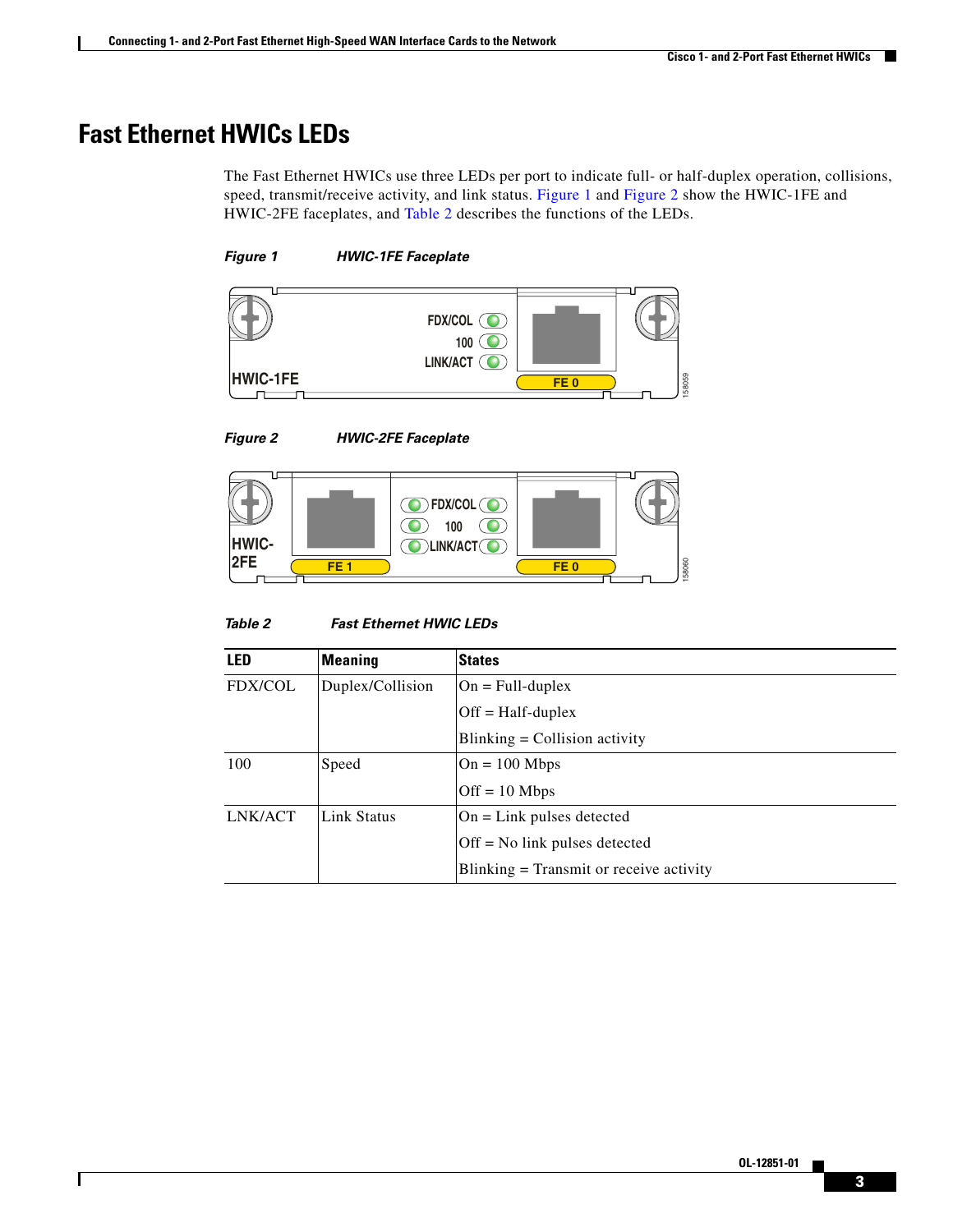## <span id="page-3-0"></span>**Connecting Fast Ethernet HWICs to a Network**

To connect a Fast Ethernet HWIC to the network, do the following procedure:

**Step 1** Confirm that the router is powered down.



**Warning To comply with the Telcordia GR-1089 NEBS standard for electromagnetic compatibility and safety, connect the HWIC-1FE and HWIC-2FE interface cards only to intra-building or unexposed wiring or cable. The intrabuilding cable must be shielded and the shield must be grounded at both ends. The intra-building port(s) of the equipment or subassembly must not be metallically connected to interfaces that connect to the OSP or its wiring. These interfaces are designed for use as intra-building interfaces only (Type 2 or Type 4 ports as described in GR-1089-CORE, Issue 4) and require isolation from the exposed OSP cabling. The addition of Primary Protectors is not sufficient protection in order to connect these interfaces metallically to OSP wiring.**

**Step 2** Insert the Fast Ethernet HWIC into an HWIC slot on the router. (See *[Installing Cisco Interface Cards in](http://www.cisco.com/en/US/docs/routers/access/interfaces/ic/hardware/installation/guide/inst_ic.html)  [Cisco Access Routers](http://www.cisco.com/en/US/docs/routers/access/interfaces/ic/hardware/installation/guide/inst_ic.html)*.)

**Note** Insert Fast Ethernet HWICs into HWIC slots only. They do not fit into WIC/VIC slots.





**Caution** To comply with the Telcordia GR-1089 NEBS standard for electromagnetic compatibility and safety, connect the 1-port HWIC (HWIC-1FE) and 2-port HWIC (HWIC-2FE) only to intrabuilding or nonexposed wiring or cabling.

- For 10BASE-T operation, Category 3, 4, or 5 UTP cable may be used, for distances of up to 328 feet (100 meters).
- For 100BASE-TX operation, Category 5 UTP cable is required, for distances of up to 328 feet (100 meters).
- The HWICs support Auto-MDIX, so either straight-through or crossover cable can be used.
- **Step 4** Power up the router.

## <span id="page-3-1"></span>**Related Documents**

For additional information, see the following documents and resources.

| <b>Related Topic</b>                                      | <b>Document Title</b>                                                                                                                                                    |
|-----------------------------------------------------------|--------------------------------------------------------------------------------------------------------------------------------------------------------------------------|
| Regulatory compliance and safety<br>information           | Cisco Network Modules and Interface Cards Regulatory Compliance and Safety<br>Information<br>http://www.cisco.com/en/US/docs/routers/access/interfaces/rcsi/IOHrcsi.html |
| Cisco IOS software website and reference<br>documentation | Cisco IOS Software<br>http://www.cisco.com/web/psa/products/index.html?c=268438303                                                                                       |

Ι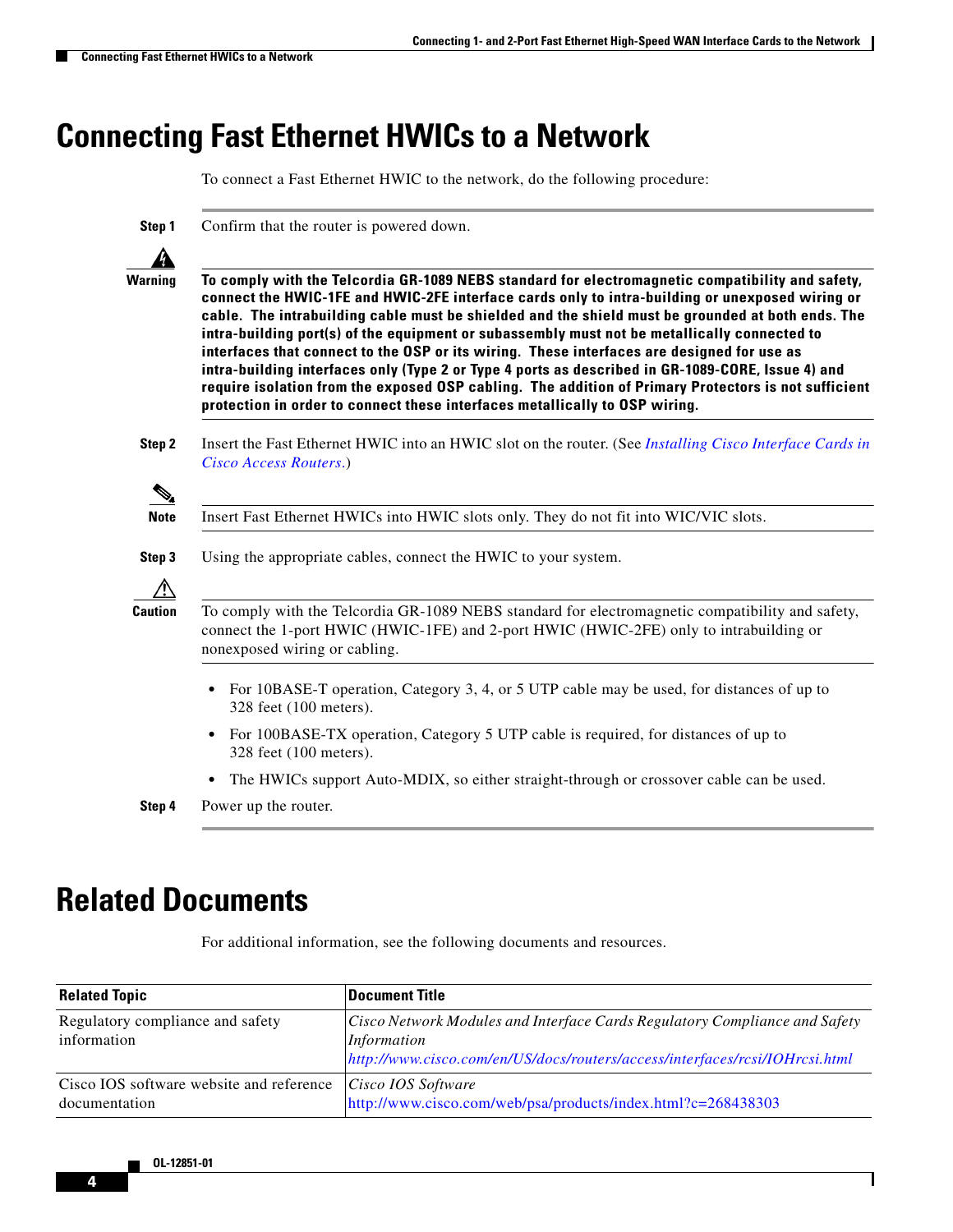## <span id="page-4-0"></span>**Obtaining Documentation, Obtaining Support, and Security Guidelines**

For information on obtaining documentation, obtaining support, providing documentation feedback, security guidelines, and also recommended aliases and general Cisco documents, see the monthly *What's New in Cisco Product Documentation*, which also lists all new and revised Cisco technical documentation, at:

<http://www.cisco.com/en/US/docs/general/whatsnew/whatsnew.html>

CCDE, CCSI, CCENT, Cisco Eos, Cisco HealthPresence, the Cisco logo, Cisco Lumin, Cisco Nexus, Cisco Nurse Connect, Cisco Stackpower, Cisco StadiumVision, Cisco TelePresence, Cisco WebEx, DCE, and Welcome to the Human Network are trademarks; Changing the Way We Work, Live, Play, and Learn and Cisco Store are service marks; and Access Registrar, Aironet, AsyncOS, Bringing the Meeting To You, Catalyst, CCDA, CCDP, CCIE, CCIP, CCNA, CCNP, CCSP, CCVP, Cisco, the Cisco Certified Internetwork Expert logo, Cisco IOS, Cisco Press, Cisco Systems, Cisco Systems Capital, the Cisco Systems logo, Cisco Unity, Collaboration Without Limitation, EtherFast, EtherSwitch, Event Center, Fast Step, Follow Me Browsing, FormShare, GigaDrive, HomeLink, Internet Quotient, IOS, iPhone, iQuick Study, IronPort, the IronPort logo, LightStream, Linksys, MediaTone, MeetingPlace, MeetingPlace Chime Sound, MGX, Networkers, Networking Academy, Network Registrar, PCNow, PIX, PowerPanels, ProConnect, ScriptShare, SenderBase, SMARTnet, Spectrum Expert, StackWise, The Fastest Way to Increase Your Internet Quotient, TransPath, WebEx, and the WebEx logo are registered trademarks of Cisco Systems, Inc. and/or its affiliates in the United States and certain other countries.

All other trademarks mentioned in this document or website are the property of their respective owners. The use of the word partner does not imply a partnership relationship between Cisco and any other company. (0903R)

Any Internet Protocol (IP) addresses used in this document are not intended to be actual addresses. Any examples, command display output, and figures included in the document are shown for illustrative purposes only. Any use of actual IP addresses in illustrative content is unintentional and coincidental.

© 2008 Cisco Systems, Inc. All rights reserved.

 $\mathbf I$